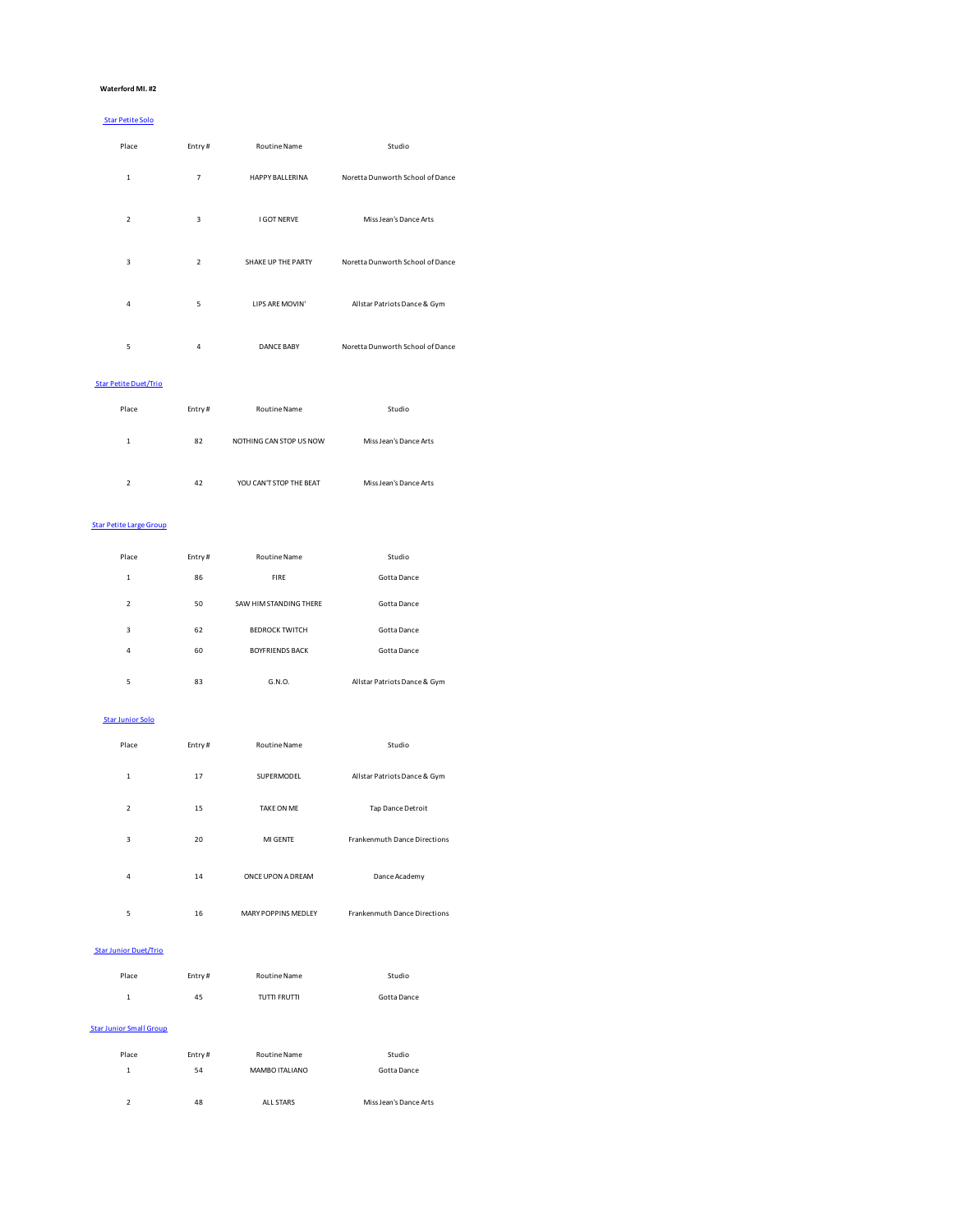| 3 | 75 | <b>STRONGER</b> | Miss Jean's Dance Arts       |
|---|----|-----------------|------------------------------|
| 4 | 55 | DON'T GO YET    | Miss Jean's Dance Arts       |
| 5 | 71 | HOPE            | Frankenmuth Dance Directions |

# Star Junior Large Group

| Place                        | Entry# | <b>Routine Name</b> | Studio                    |
|------------------------------|--------|---------------------|---------------------------|
| $\mathbf{1}$                 | 65     | <b>BIG MOUTH</b>    | Gotta Dance               |
| $\overline{2}$               | 79     | <b>MOVE</b>         | Gotta Dance               |
| <b>Star Teen Solo</b>        |        |                     |                           |
| Place                        | Entry# | Routine Name        | Studio                    |
| $\mathbf{1}$                 | 155    | <b>OUTA-SPACE</b>   | Tap Dance Detroit         |
| $\boldsymbol{2}$             | 156    | GIRLS               | Miss Jean's Dance Arts    |
| 3                            | 158    | ANOTHER LOVE        | Dance Academy             |
| <b>Star Teen Duet/Trio</b>   |        |                     |                           |
| Place                        | Entry# | Routine Name        | Studio                    |
| $\mathbf{1}$                 | 134    | CLEAN               | Dance Academy             |
| <b>Star Teen Small Group</b> |        |                     |                           |
| Place                        | Entry# | Routine Name        | Studio                    |
| $\mathbf{1}$                 | 104    | COLD-HEARTED SNAKE  | Dance Academy             |
| <b>Star Teen Large Group</b> |        |                     |                           |
| Place                        | Entry# | Routine Name        | Studio                    |
| $\mathbf{1}$                 | 133    | <b>THE INK</b>      | <b>Inner Action Dance</b> |
| $\mathfrak{p}$               | 100    | WANNA BE LIKE YOU   | Gotta Dance               |
| 3                            | 126    | <b>SKY</b>          | <b>Inner Action Dance</b> |
| <b>Star Senior Solo</b>      |        |                     |                           |
| Place                        | Entry# | <b>Routine Name</b> | Studio                    |
| <b>Top Score</b>             | 161    | WAY DOWN WEGO       | Dance Academy             |

#### Power Junior Small Group

| Place                    | Entry# | Routine Name        | Studio                           |  |
|--------------------------|--------|---------------------|----------------------------------|--|
| $\mathbf{1}$             | 68     | <b>FELT CUTE</b>    | Gotta Dance                      |  |
| $\overline{2}$           | 74     | SHADDAI             | Gotta Dance                      |  |
| 3                        | 69     | DO YOUR THING       | Gotta Dance                      |  |
| <b>Power Junior Solo</b> |        |                     |                                  |  |
| Place                    | Entry# | <b>Routine Name</b> | Studio                           |  |
| $\mathbf{1}$             | 21     | THE FAIRY GODMOTHER | Milford Dance Academy            |  |
| $\overline{2}$           | 24     | <b>QUEEN BEE</b>    | Noretta Dunworth School of Dance |  |
| 3                        | 22     | THE OWL'S SONG      | Noretta Dunworth School of Dance |  |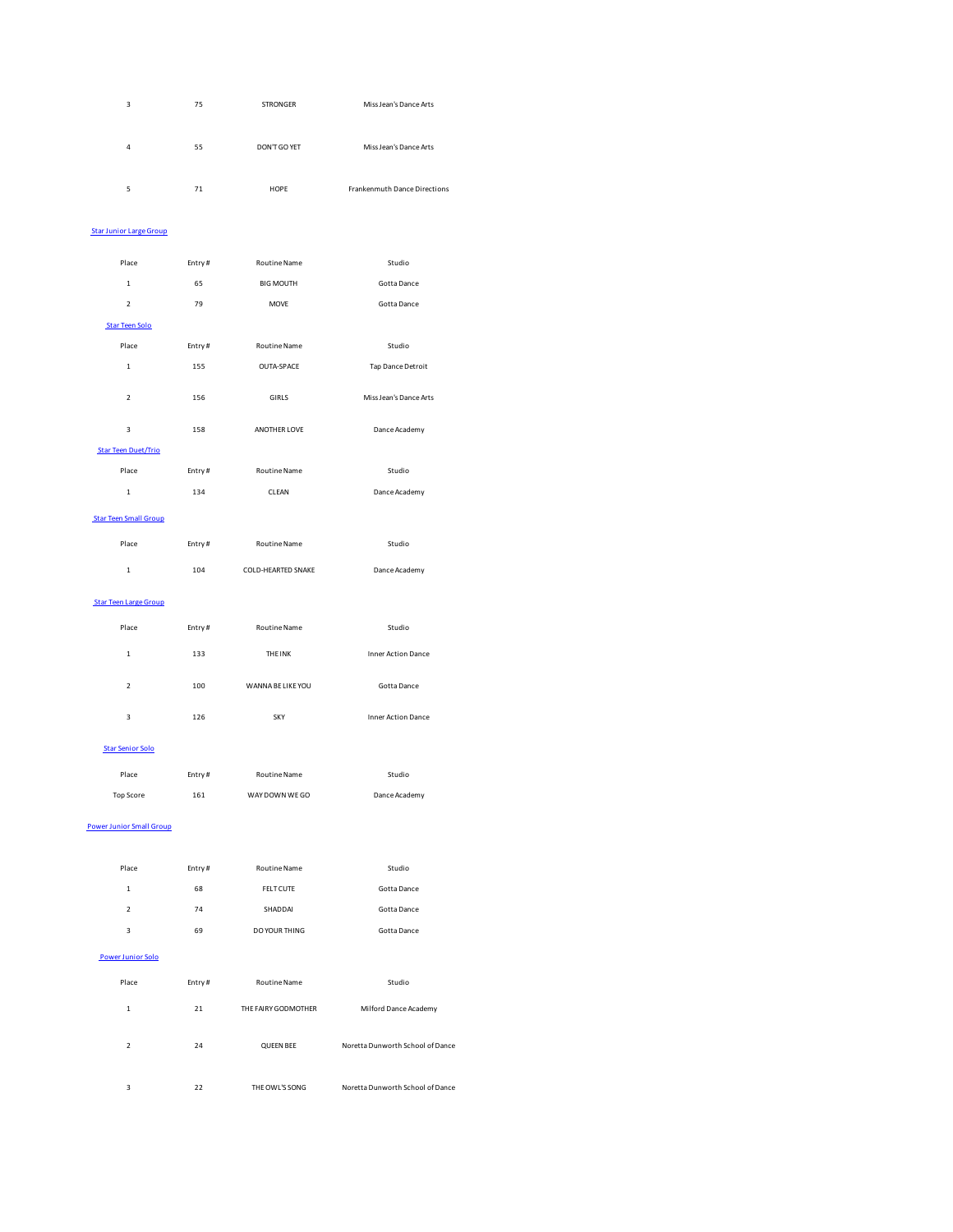| 4                             | 25     | SOULMATE            | Allstar Patriots Dance & Gym     |
|-------------------------------|--------|---------------------|----------------------------------|
| 5                             | 23     | CAN'T BE LOOSE      | Noretta Dunworth School of Dance |
| <b>Power Junior Duet/Trio</b> |        |                     |                                  |
| Place                         | Entry# | <b>Routine Name</b> | Studio                           |
| 1                             | 47     | BEST IS YET TO COME | Gotta Dance                      |

2 46 DIVA Allstar Patriots Dance & Gym

## Power Junior Large Group

| Place          | Entry# | Routine Name           | Studio      |
|----------------|--------|------------------------|-------------|
| $\mathbf{1}$   | 52     | ONE MOMENT IN TIME     | Gotta Dance |
| $\mathfrak{p}$ | 57     | <b>TEA PARTY</b>       | Gotta Dance |
| 3              | 40     | <b>THROWBACK PARTY</b> | Gotta Dance |
| 4              | 59     | <b>RAINING MEN</b>     | Gotta Dance |
| 5              | 80     | AIN T GOIN DOWN        | Gotta Dance |
|                |        |                        |             |

# Power Junior Line/Production

| Place            |        | Routine Name         | Studio                |
|------------------|--------|----------------------|-----------------------|
|                  | Entry# |                      |                       |
| <b>Top Score</b> | 87     | IT WAS ALL A DREAM   | Gotta Dance           |
| Power Teen Solo  |        |                      |                       |
|                  |        |                      |                       |
| Place            | Entry# | <b>Routine Name</b>  | Studio                |
|                  |        |                      |                       |
| $\mathbf{1}$     | 165    | <b>WONDER</b>        | Milford Dance Academy |
|                  |        |                      |                       |
| $\overline{2}$   | 162    | <b>BREATHE AGAIN</b> | Milford Dance Academy |
|                  |        |                      |                       |
| 3                | 163    | WHAT WF HAD          | Milford Dance Academy |
|                  |        |                      |                       |

## Power Teen Duet/Trio

| Place | Entry# | Routine Name    | Studio      |
|-------|--------|-----------------|-------------|
| 1     | 123    | CAN YOU FEEL IT | Gotta Dance |

## Power Teen Small Group

| Place         | Entry# | <b>Routine Name</b>   | Studio      |
|---------------|--------|-----------------------|-------------|
| 1             | 151    | ANYTHING I DO         | Gotta Dance |
| $\mathcal{P}$ | 153    | <b>HEAVY ROTATION</b> | Gotta Dance |
| 3             | 109    | STARE                 | Gotta Dance |

### Power Teen Large Group

| Place          | Entry# | <b>Routine Name</b> | Studio      |
|----------------|--------|---------------------|-------------|
| $\mathbf{1}$   | 96     | HO HEY              | Gotta Dance |
| $\mathfrak{p}$ | 103    | RELAX               | Gotta Dance |
| 3              | 117    | ANGELS              | Gotta Dance |
|                |        |                     |             |

## Power Teen Line/Production

| Place         | Entry# | Routine Name  | Studio      |
|---------------|--------|---------------|-------------|
| 1             | 130    | <b>GET UP</b> | Gotta Dance |
| $\mathcal{P}$ | 143    | REGGAE        | Gotta Dance |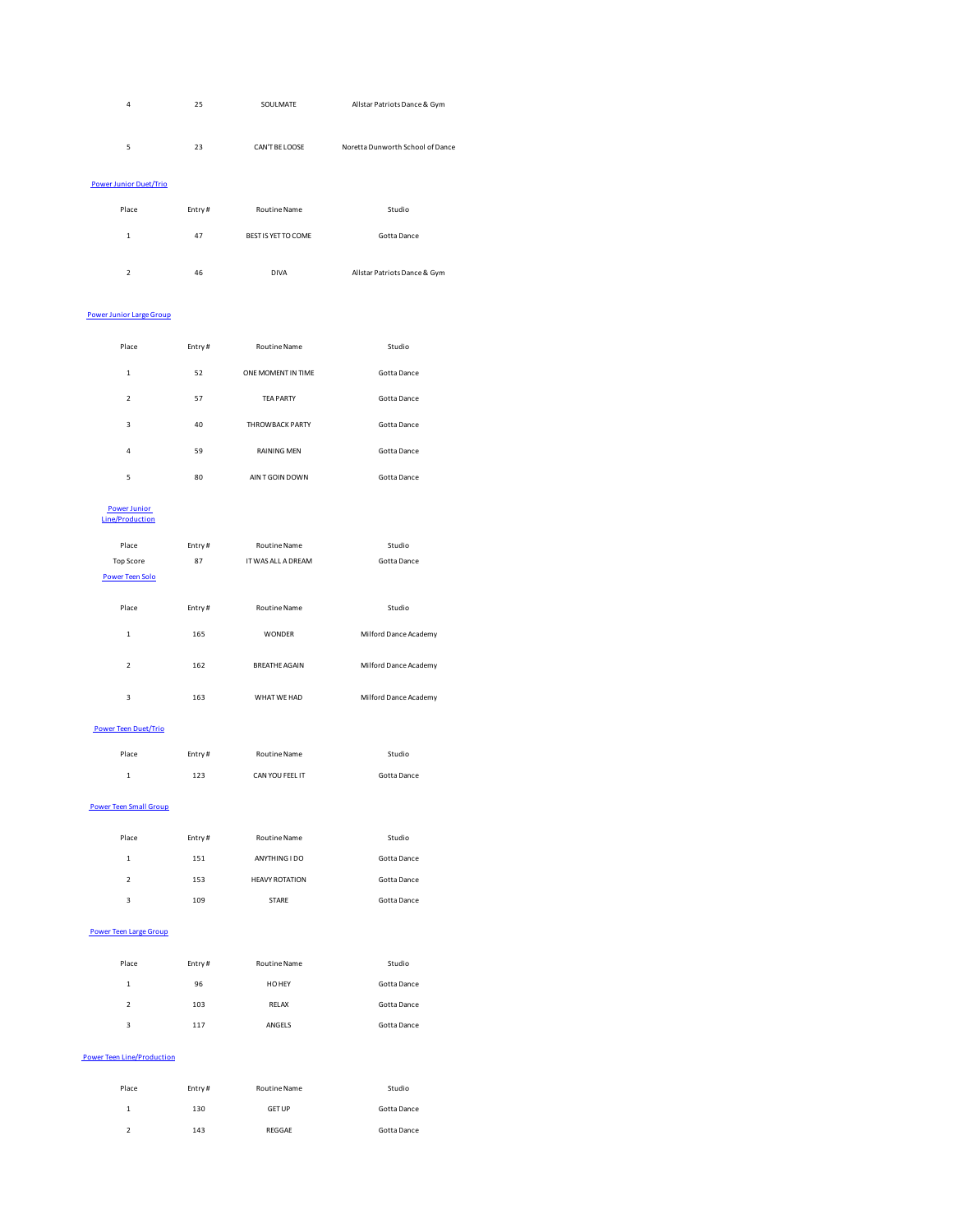| 3                                      | 144           | <b>BRUNO</b>                            | Gotta Dance                                                     |
|----------------------------------------|---------------|-----------------------------------------|-----------------------------------------------------------------|
| <b>Power Senior Solo</b>               |               |                                         |                                                                 |
|                                        |               |                                         |                                                                 |
| Place<br>$\mathbf 1$                   | Entry#<br>175 | Routine Name<br><b>TURNING PAGE</b>     | Studio<br>Dance Academy                                         |
| $\mathfrak{p}$                         | 168           | <b>CIRCUS</b>                           | Studio C4                                                       |
| 3<br>4                                 | 171<br>173    | I M A GOOD GIRL<br><b>MUDDY WATERS</b>  | Dance Academy<br>Frankenmuth Dance Directions                   |
| 5                                      | 170           | LIABILITY                               | Studio C4                                                       |
| <b>Power Senior Duet/Trio</b>          |               |                                         |                                                                 |
| Place                                  | Entry#        | Routine Name                            | Studio                                                          |
| $\mathbf 1$<br>$\overline{\mathbf{2}}$ | 135<br>145    | WHERE S MY LOVE<br>& BURN               | Gotta Dance<br>Studio C4                                        |
| 3                                      | 132           | <b>FABULOUS</b>                         | Dance Academy                                                   |
| <b>Power Senior Small Group</b>        |               |                                         |                                                                 |
| Place                                  | Entry#        | Routine Name                            | Studio                                                          |
| $\mathbf 1$                            | 113<br>141    | ON THE FLOOR                            | Gotta Dance                                                     |
| $\mathfrak{p}$<br>3                    | 120           | ARSONISTS LULLABYE<br>LOVE IN THE DARK  | Gotta Dance<br>Gotta Dance                                      |
| 4                                      | 121           | <b>BLAME GAME</b>                       | Gotta Dance                                                     |
| 5                                      | 115           | CABARET                                 | Dance Academy                                                   |
| <b>Power Senior Large Group</b>        |               |                                         |                                                                 |
| Place<br>$\mathbf 1$                   | Entry#<br>101 | Routine Name<br>I GET TO LOVE YOU       | Studio<br>Gotta Dance                                           |
| <b>Energy Petite Solo</b>              |               |                                         |                                                                 |
| Place                                  | Entry#        | <b>Routine Name</b>                     | Studio                                                          |
| 1                                      | 8             | <b>FABULOUS</b>                         | Noretta Dunworth School of Dance                                |
|                                        |               |                                         |                                                                 |
| $\mathfrak{p}$                         | 12            | HOW GREAT THOU ART                      | Noretta Dunworth School of Dance                                |
| 3                                      | 10            | PURE IMAGINATION                        | Noretta Dunworth School of Dance                                |
| 4                                      | 32            | THE GREATEST STAR                       | Noretta Dunworth School of Dance                                |
| 5                                      | 13            |                                         | SOMEWHERE OVER THE RAINBOW Noretta Dunworth School of Dance     |
| <b>Energy Petite Duet/Trio</b>         |               |                                         |                                                                 |
| Place                                  | Entry#        | Routine Name                            | Studio                                                          |
| <b>Top Score</b>                       | 49            | DREAM WITH YOUR NAME ON IT              | Noretta Dunworth School of Dance                                |
| <b>Energy Junior Solo</b>              |               |                                         |                                                                 |
| Place                                  | Entry#        | Routine Name                            | Studio                                                          |
| $\mathbf 1$                            | 33            | DO MY THING                             | Milford Dance Academy                                           |
| $\overline{2}$                         | 27            | ALL WE WANT IS LOVE                     | Noretta Dunworth School of Dance                                |
| 3                                      | 38            | ONCE UPON A TIME                        | Noretta Dunworth School of Dance                                |
| 4                                      | 29            | <b>BRASS BAND</b>                       | Noretta Dunworth School of Dance                                |
| 5                                      | 34            | <b>EMOTIONS</b>                         | Noretta Dunworth School of Dance                                |
| <b>Energy Junior Duet/Trio</b>         |               |                                         |                                                                 |
| Place                                  | Entry#        | Routine Name                            | Studio                                                          |
| $\mathbf 1$                            | 58            | JETSET                                  | Noretta Dunworth School of Dance                                |
|                                        |               |                                         |                                                                 |
| <b>Energy Teen Solo</b>                |               |                                         |                                                                 |
| Place                                  | Entry#        | Routine Name                            | Studio                                                          |
| $\mathbf 1$                            | 202.1         | SKY BREAKING, CLOUDS FALLING            | Noretta Dunworth School of Dance                                |
| 2                                      | 202           | PRAISE                                  | Milford Dance Academy                                           |
| 3                                      | 203           |                                         | TAKE TIME TO SMELL THE FLOWERS Noretta Dunworth School of Dance |
| $\overline{4}$                         | 172           | THE JOKE'S ON YOU                       | Noretta Dunworth School of Dance                                |
| 5                                      | 176           | <b>BA-BING</b>                          | Gotta Dance                                                     |
| <b>Energy Teen Duet/Trio</b>           |               |                                         |                                                                 |
| Place                                  | Entry#        | Routine Name                            | Studio                                                          |
| $\mathbf 1$                            | 147           | STAND BY ME                             | Noretta Dunworth School of Dance                                |
| <b>Energy Senior Solo</b>              |               |                                         |                                                                 |
| Place                                  | Entry#        | <b>Routine Name</b>                     | Studio                                                          |
| $\mathbf 1$                            | 198           | <b>BLACK IS THE COLOR</b>               | Noretta Dunworth School of Dance                                |
| $\overline{2}$                         | 84            | <b>TINY DANCER</b>                      | Gotta Dance                                                     |
| 3<br>4                                 | 195<br>186    | WILL YOU FIGHT<br>LADY IN RED           | Gotta Dance<br>Gotta Dance                                      |
| 5                                      | 85            | <b>BREATH OF LIFE</b>                   | Gotta Dance                                                     |
| 6                                      | 194           | NOTHING BREAKS MY HEART                 | Gotta Dance                                                     |
| 7                                      | 192           | HELIUM                                  | Gotta Dance                                                     |
| 8<br>9                                 | 183<br>193    | RINSE AND REPEAT<br>ANOTHER IN THE FIRE | Gotta Dance<br>Milford Dance Academy                            |
| 10                                     | 180           | DON'T WORRY BE HAPPY                    | Noretta Dunworth School of Dance                                |
|                                        |               |                                         |                                                                 |
| <b>Energy Senior Duet/Trio</b>         |               |                                         |                                                                 |
| Place<br>$\mathbf 1$                   | Entry#<br>99  | <b>Routine Name</b><br>THE DON          | Studio<br>Gotta Dance                                           |
| $\overline{2}$                         | 98            | SO GET UP                               | Gotta Dance                                                     |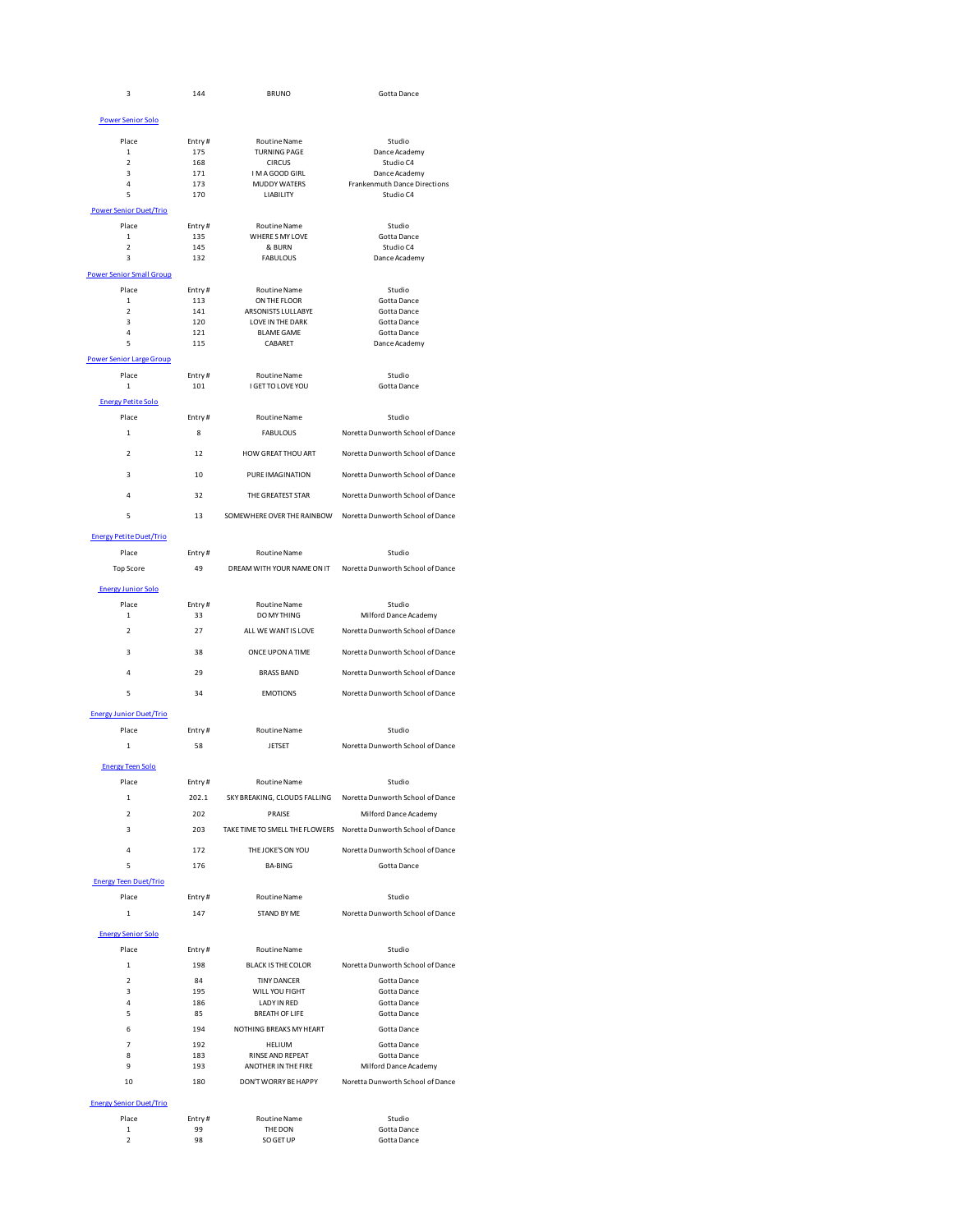| 3                                                   | 127           | ME AND MY SHADOW              | Noretta Dunworth School of Dance |                |
|-----------------------------------------------------|---------------|-------------------------------|----------------------------------|----------------|
| <b>Energy Senior Small Group</b>                    |               |                               |                                  |                |
| Place                                               | Entry#        | Routine Name                  | Studio                           |                |
|                                                     |               |                               |                                  |                |
| $\mathbf{1}$                                        | 92            | YOU AND I                     | Noretta Dunworth School of Dance |                |
| $\overline{2}$<br>3                                 | 90<br>105     | 212<br>CRIMINAL               | Gotta Dance<br>Gotta Dance       |                |
|                                                     |               |                               |                                  |                |
| 4                                                   | 138           | LOVING YOU                    | Noretta Dunworth School of Dance |                |
| 5                                                   | 97            | <b>FALLING UP</b>             | Gotta Dance                      |                |
| <b>Energy Senior Large Group</b>                    |               |                               |                                  |                |
| Place                                               | Entry#        | Routine Name                  | Studio                           |                |
| $\mathbf 1$                                         | 119           | <b>GIMME MORE</b>             | Gotta Dance                      |                |
| $\overline{2}$                                      | 125           | HOW IT ENDS                   | Gotta Dance                      |                |
| 3<br>$\overline{4}$                                 | 118<br>111    | HIP HIP CHIN CHIN<br>VALERIE  | Gotta Dance<br>Gotta Dance       |                |
| 5                                                   | 124           | <b>IMPOSSIBLE</b>             | Gotta Dance                      |                |
| <b>Energy Senior</b>                                |               |                               |                                  |                |
| <b>Line/Production</b>                              |               |                               |                                  |                |
| Place                                               | Entry#        | Routine Name                  | Studio                           |                |
| $\mathbf 1$                                         | 136           | WHAT ABOUT US                 | Gotta Dance                      |                |
|                                                     |               |                               |                                  |                |
| <b>Industry Dance Awards Best</b><br><u>Jazz</u>    |               |                               |                                  |                |
|                                                     |               | <b>Routine Name</b>           |                                  |                |
| Place                                               | Entry#        |                               | Studio                           |                |
| $\mathbf 1$                                         | 92            | YOU AND I                     | Noretta Dunworth School of Dance |                |
|                                                     |               |                               |                                  |                |
| <b>Industry Dance Awards Best</b>                   |               |                               |                                  |                |
| yrical/Modern/Contemporar                           |               |                               |                                  |                |
| ¥                                                   |               |                               |                                  |                |
| Place                                               | Entry#        | Routine Name                  | Studio                           |                |
| $\mathbf 1$                                         | 136           | WHAT ABOUT US                 | Gotta Dance                      |                |
|                                                     |               |                               |                                  |                |
| <b>Industry Dance Awards Best</b><br><b>Hip Hop</b> |               |                               |                                  |                |
| Place                                               | Entry#        | Routine Name                  | Studio                           |                |
| $\mathbf 1$                                         | 105           | CRIMINAL                      | Gotta Dance                      |                |
|                                                     |               |                               |                                  |                |
| <b>Industry Dance Awards Best</b>                   |               |                               |                                  |                |
| Open/Acro/Ballet                                    |               |                               |                                  |                |
|                                                     |               |                               |                                  |                |
| Place                                               | Entry#        | Routine Name                  | Studio                           |                |
| $\mathbf 1$                                         | 154           | APHRODITE                     | Gotta Dance                      |                |
| <b>Industry Dance Awards Best</b>                   |               |                               |                                  |                |
| <b>Tap</b>                                          |               |                               |                                  |                |
| Place                                               | Entry#        | Routine Name                  | Studio                           |                |
| $\mathbf 1$<br><b>People's Choice Award</b>         | 111           | VALERIE                       | Gotta Dance                      |                |
|                                                     |               |                               | Noretta Dunworth School of Dance |                |
| $\mathbf{1}$                                        | 138           | Loving You                    |                                  |                |
|                                                     |               |                               |                                  |                |
| <b>Highest Scoring Group of</b>                     |               |                               |                                  |                |
| Competition                                         |               |                               |                                  |                |
| Place<br>$\mathbf{1}$                               | Entry#<br>136 | Routine Name<br>WHAT ABOUT US | Studio<br>Gotta Dance            |                |
|                                                     |               |                               |                                  |                |
| <b>Highest Scoring Solo of</b>                      |               |                               |                                  |                |
| Competition                                         |               |                               |                                  |                |
| Place                                               | Entry#        | Routine Name                  | Studio                           | Dancer         |
| $\mathbf 1$                                         | 198           | <b>BLACK IS THE COLOR</b>     | Noretta Dunworth School of Dance | Anna Miller    |
| <b>Energy Elite Experience</b>                      |               |                               |                                  |                |
| Winners                                             | Entry#        | Routine Name                  | Studio                           |                |
|                                                     |               |                               |                                  |                |
|                                                     | 119           | Gimme More                    | Gotta Dance                      |                |
|                                                     | 40            | Throwback Party               | Gotta Dance                      |                |
|                                                     | 71            | Hope                          | Frankenmuth Dance Directon       |                |
|                                                     | 58            | Jetset                        | Noretta Dunworth School of Dance |                |
|                                                     | 56            | Unsaid Emily                  | Allstar Patriot Dance and Gym    |                |
|                                                     | 92            | You and I                     | Noretta Dunworth School of Dance |                |
|                                                     | 96            | Ho Hey                        | Gotta Dance                      |                |
|                                                     | 115           | Cabaret                       | Dance Academy                    |                |
|                                                     |               | <b>Bad Dreams</b>             | Frankenmuth Dance Directon       |                |
|                                                     | 108           |                               |                                  |                |
|                                                     |               |                               |                                  |                |
| 12 & Over Title                                     |               |                               |                                  |                |
| Place                                               | Entry#        | Routine Name                  | Studio                           | Dancer         |
| $\mathbf{1}$                                        | 198           | <b>BLACK IS THE COLOR</b>     | Noretta Dunworth School of Dance | Anna Miler     |
|                                                     |               |                               |                                  |                |
| <b>Petite Title</b>                                 |               |                               |                                  |                |
| Place                                               | Entry#        | <b>Routine Name</b>           | Studio                           | Dancer         |
| $\mathbf 1$                                         | 8             | <b>FABULOUS</b>               | Noretta Dunworth School of Dance | Colette Denton |